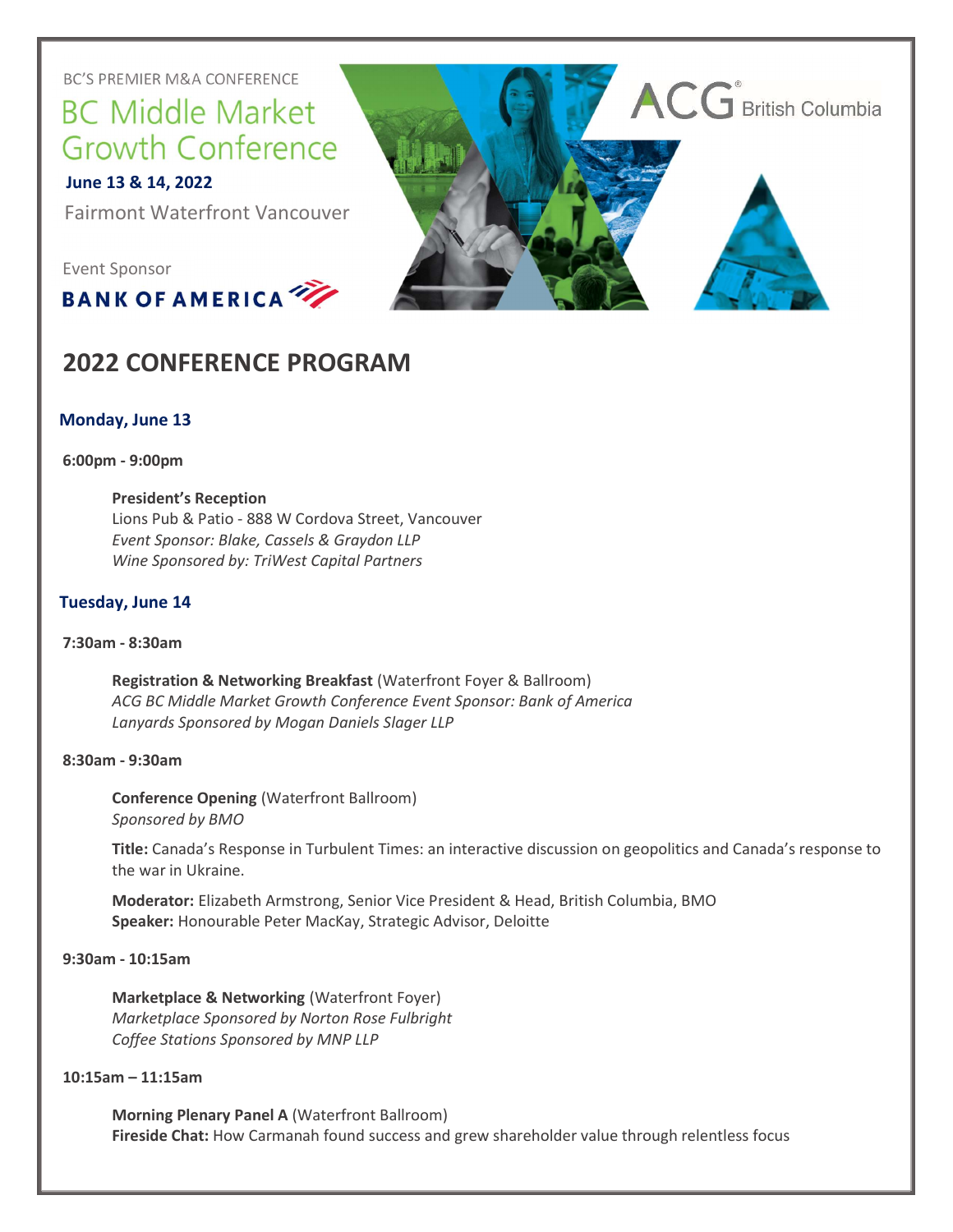Description: In 2013, a new management team and private equity partners joined to lead the turnaround of Carmanah Technologies Inc., a small yet diverse TSX listed public company that, after some initial success, suffered a decade of losses and was in danger of failure. Hear the turnaround story that included the creation of a winning culture and the completion of multiple acquisitions & divestitures as seen through the eyes of Carmanah's CEO, its private equity investor, and the M&A advisor for the last transaction.

#### Speakers:

- **Mike Burtch, Managing Partner, Fort Capital**
- Terry Holland, Founder & Managing Partner, Krystal Growth Partners
- **John Simmons, Former CEO and Chairman of Carmanah Technologies Corp. and CEO of Sedna Wind Technologies**

#### 11:15am – 12:15pm

#### Morning Plenary Panel B (Waterfront Ballroom)

Title: The Sustainability Imperative: Why businesses and investors should be focusing on the 'E', 'S', and 'G' **Description:** How can ESG drive value in the middle market, and what pressures are companies and investors feeling with regards to ESG reporting? This session will explore how market participants are tackling operational challenges associated with ESG integration, reporting processes, and communicating ESG initiatives with various stakeholders.

Moderator: Josh Hasdell, ESG Strategy & Impact Services, KPMG Panelists:

- **Brad Liski, CEO & Co-Founder, Tru Earth**
- Meredith Moll, VP Sales & Marketing, Harbour Air
- Ian Walker, President & Founder, Hippie Snacks

#### 12:15pm - 12:45pm

Marketplace & Networking (Waterfront Foyer) Marketplace Sponsored by Norton Rose Fulbright Coffee Stations Sponsored by MNP LLP

#### 12:45pm - 2:00pm

Luncheon and State of the Markets Update (Waterfront Ballroom) Luncheon & Tradeshow Bar Sponsored by Dentons LLP Luncheon & Keynote Sponsored by Nicola Wealth

#### Title: Navigating Macro Uncertainties

Description: There are a lot of uncertainties in the World today. Where are we in the business cycle? How does the new monetary policy regime impact asset values? Do we see supply chain and labour shortages getting better or worse? What factors could lead us to a recession? and if a recession does come, will it be a hard or soft landing? Jonathan Kozy, Managing Director and Macro Strategist at Bank of America, will walk us through his insights on the economy, investment markets and were we might be headed.

Moderator: Erica McGuiness, Partner, Sequeira Partners Speaker: Jonathan Kozy, Managing Director & Macro Strategist, Bank of America

#### 2:00pm - 3:00pm

Afternoon Plenary Panel (Waterfront Ballroom)

Title: The Unicorn Rodeo - A Discussion with Industry Leaders on BC's Tech Boom Description: Interested in what's happening now, what's new, and what's next for BC's booming Tech